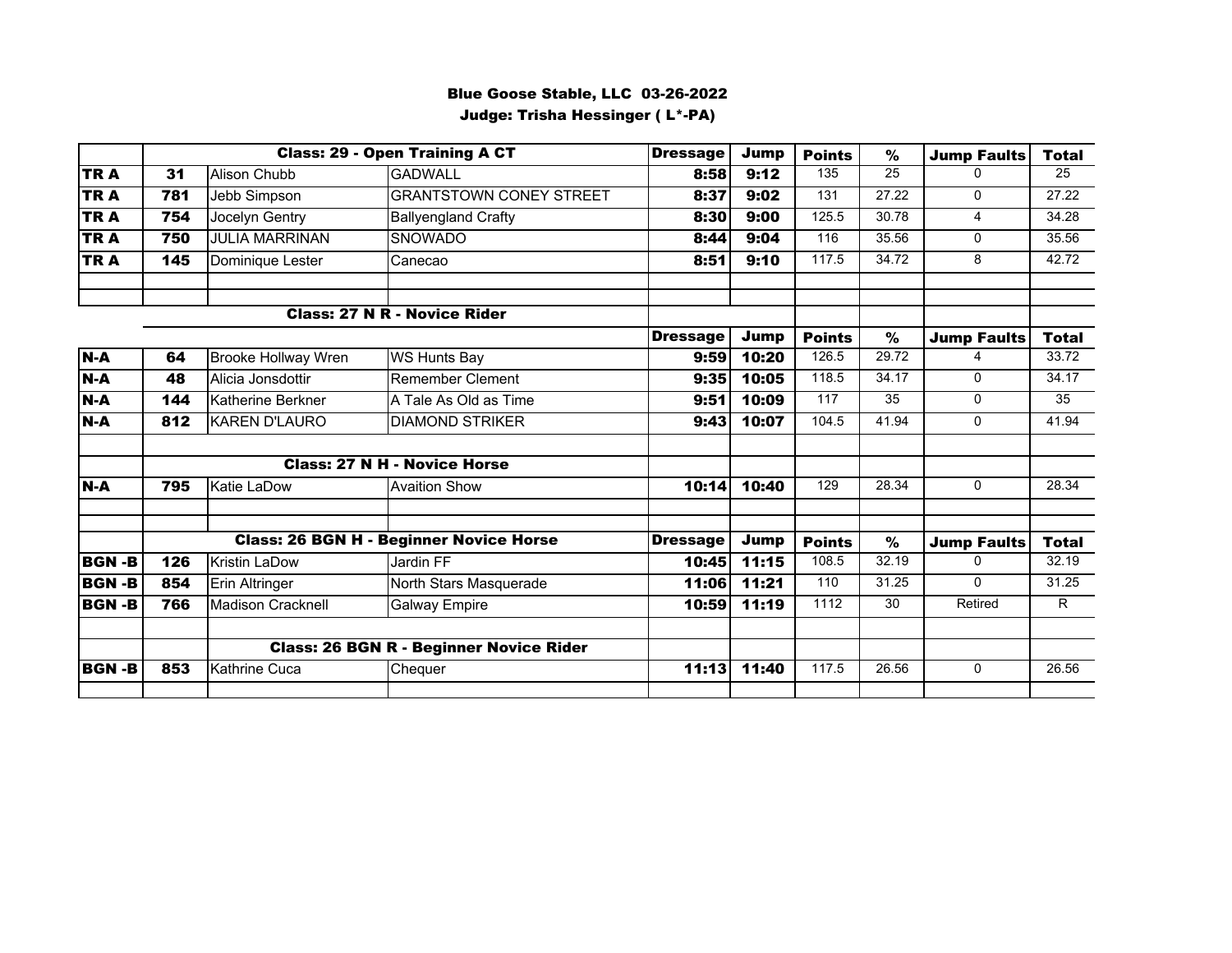|                |     |                       | <b>Class: 25 I R - Introductory CT Rider</b> | <b>Dressage</b> | Jump  | <b>Points</b> | $\%$  | <b>Jump Faults</b> | <b>Total</b> |
|----------------|-----|-----------------------|----------------------------------------------|-----------------|-------|---------------|-------|--------------------|--------------|
| <b>BGN-A</b>   |     | Merritt Wiley         | Loughnatousa Sean                            | 11:27           | 12:02 | 106           | 37.65 | 0                  | 37.65        |
| <b>BGN-A</b>   |     | Katie Dougherty       | Heza Pretty Zippo                            | 11:34           | 12:04 | 101           | 40.59 | $\mathbf{0}$       | 40.59        |
| <b>BGN-A</b>   | 9   | Sarah Wood            | <b>BOBBIN FOR GOLD</b>                       | 11:41           | 12:06 | 93            | 45.29 | $\Omega$           | 45.29        |
| <b>BGN-A</b>   | 143 | Mary MacLachlan       | Jagger                                       | 11:20           | 12:00 | 111           | 34.71 | Retire             | R.           |
|                |     |                       |                                              |                 |       |               |       |                    |              |
|                |     |                       | <b>Class: 23 EH - Elementary CT Horse</b>    | <b>Dressage</b> | Jump  | <b>Points</b> | %     | <b>Jump Faults</b> | <b>Total</b> |
| lIntro A       | 800 | Doris Hoppers         | <b>FLASHY BARON</b>                          | 11:55           | 12:20 | 111           | 30.63 | 0                  | 30.63        |
|                | 735 | Sara O'Brien          | Danny                                        | 12:02           | 12:22 | 104.5         | 34.69 | $\mathbf{0}$       | 34.68        |
|                |     |                       | <b>Class: 23 ER - Elementary CT Rider</b>    |                 |       |               |       |                    |              |
| lIntro A       | 800 | Doris Hoppers         | <b>FLASHY BARON</b>                          | 12:23           | 12:24 | 116           | 27.5  | $\mathbf{0}$       | 27.5         |
|                |     |                       | <b>Class: 24 - Puddle Jump CT</b>            | <b>Dressage</b> | Jump  | <b>Points</b> | %     | <b>Jump Faults</b> | <b>Total</b> |
| <b>Intro A</b> | 80  | <b>Tricia Stewart</b> | <b>Wild River</b>                            | 12:23           | 12:44 | 129           | 19.36 | 0                  | 19.36        |
| Intro A        | 751 | <b>Kelly Komisor</b>  | <b>CRF Coal</b>                              | 12:09           | 12:40 | 120           | 25    | $\mathbf{0}$       | 25           |
| Intro A        | 779 | Katie Mcintyre        | Play Boy Skoal                               | 12:16           | 12:42 | 93            | 41.88 | 0                  | 41.88        |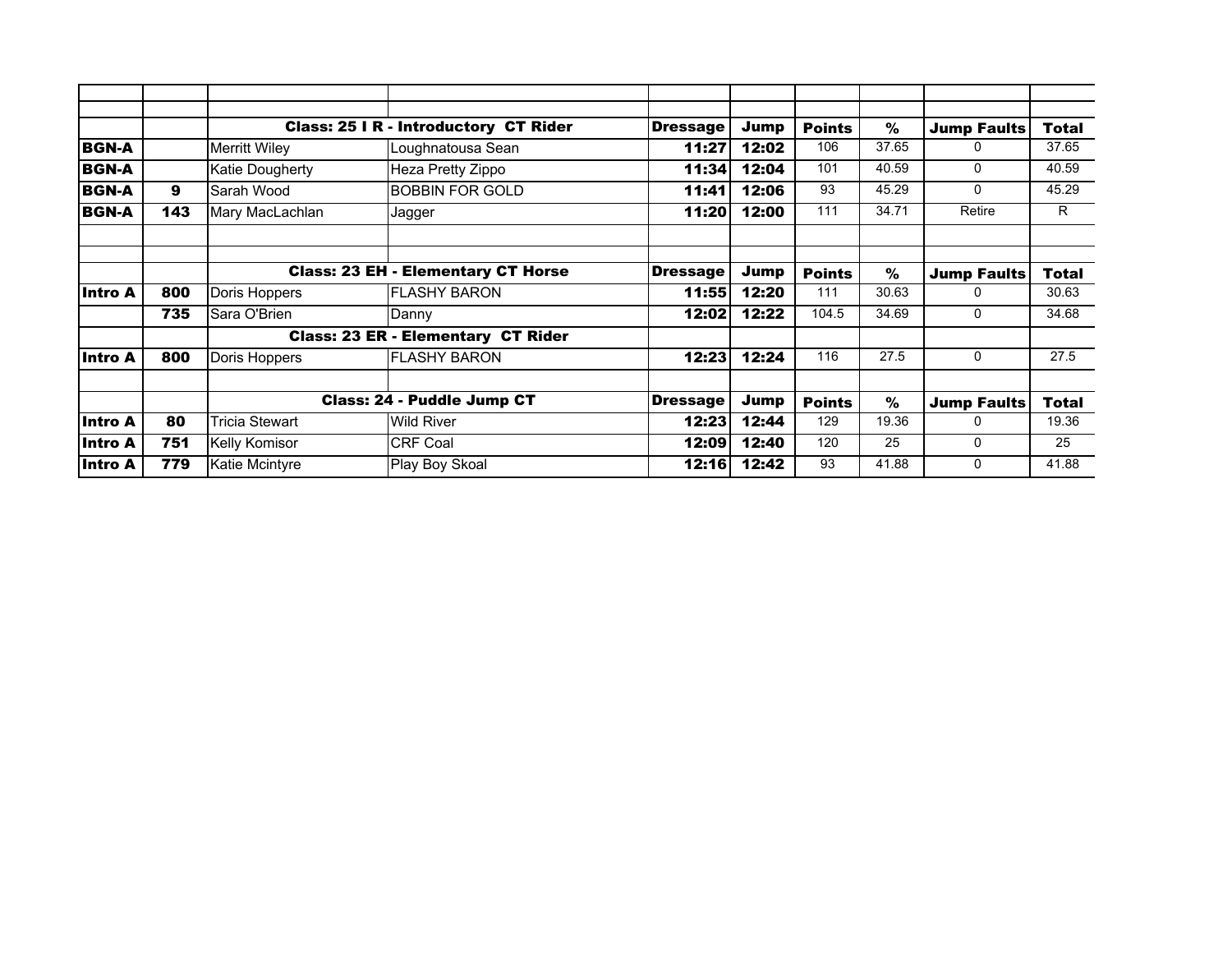| C              |
|----------------|
| $\overline{1}$ |
| $\overline{c}$ |
| $\overline{3}$ |
| $\overline{4}$ |
| $\overline{5}$ |
|                |
|                |
|                |
| Place          |
| $\overline{1}$ |
| $\overline{2}$ |
| $\overline{3}$ |
| $\overline{4}$ |
|                |
|                |
| 1              |
|                |
|                |
| I<br>la        |
| $\overline{1}$ |
| $\overline{2}$ |
| R              |
|                |
|                |
| 1              |
|                |